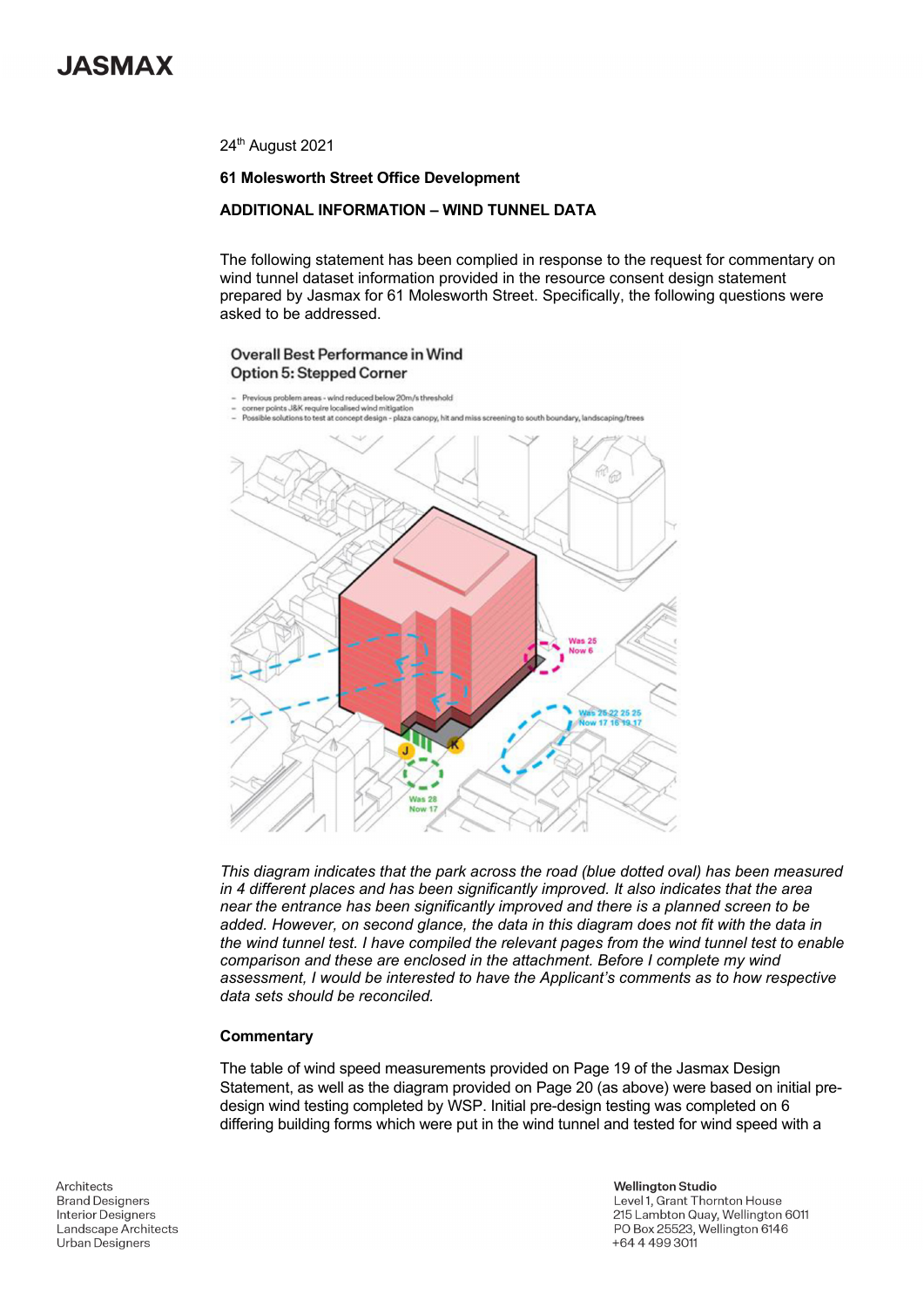# **JASMAX**

focus on wind performance in the worst case and problematic southern and northern wind directions particular to the site (210º, 190º, 320º, 360º). The stepped corner building form provided the best performance. The diagram on Page 20 – showing improved performance (blue oval) to the park across the road, and area in front of the south entrance (green dashed oval) are based on these initial pre-design testing results.

The final results provided in WSP's Wind tunnel study report are the full comprehensive wind tunnel results provided after the design was completed for resource consent. Between predesign and resource consent testing the stepped massing form was further developed and refined. A new foam model was made and tested in the WSP wind tunnel. The difference in tested form can be seen below:



Above Pre-design foam model – Shows stepped corner, no verandah and generic plant to roof



Final full wind tunnel tested foam model – model refined to show design development. Including verandah, vehicle entry, plant to roof.

Architects **Brand Designers** Interior Designers Landscape Architects **Urban Designers** 

**Wellington Studio** Level 1, Grant Thornton House 215 Lambton Quay, Wellington 6011 PO Box 25523, Wellington 6146 +64 4 4 9 3 3 0 11